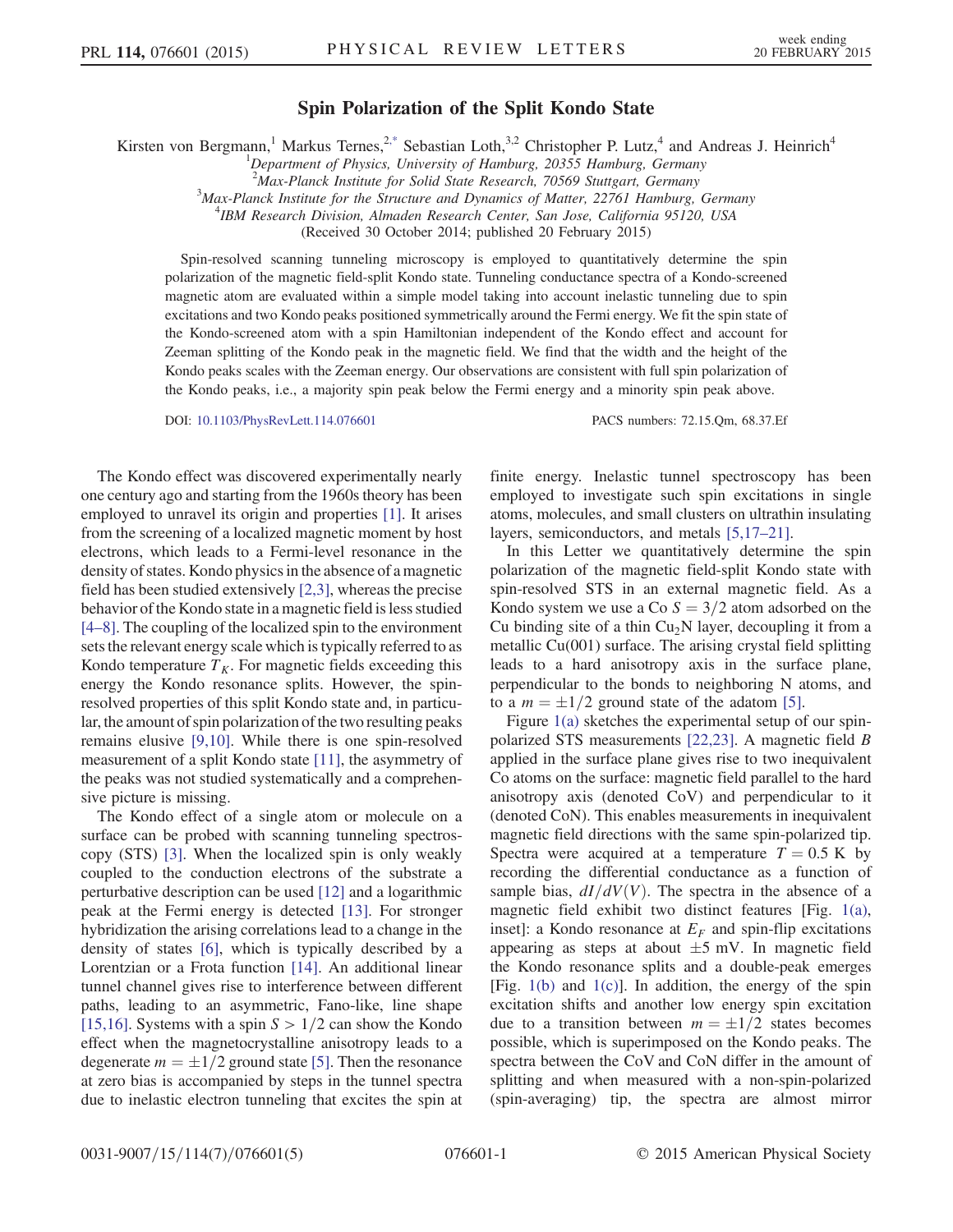<span id="page-1-0"></span>

FIG. 1 (color online). (a) Setup of the spin-resolved STM experiment on individual Co atoms on  $Cu_2N/Cu(001)$  in an in-plane magnetic field, STM topography image (10 nm  $\times$  10 nm,  $V = +10$  mV,  $I = 0.1$  nA); white lines denote the different uniaxial hard anisotropy axes perpendicular to each other; the right inset shows a  $dI/dV$  spectrum of a Co atom at  $B = 0$ . (b),(c) Spin-averaged (gray) and spin-resolved (color) tunnel spectra of Co atoms with magnetic field of 7 T applied along (CoV) and perpendicular (CoN) to the hard anisotropy axis, respectively (stabilization set point  $\sigma = 80$  nS,  $V = +25$  mV,  $I = 2$  nA). Insets sketch the two relevant spin-flip excitations as a function of magnetic field. (d) The tip's spin polarization, deduced from measurements of a Mn atom on Cu<sub>2</sub>N, as a function of applied magnetic field; the solid line is a fit accounting for the paramagnetic behavior of the Mn atoms on tip and sample by Brillouin functions for spins with  $S = 5/2, g = 2, T = 0.5$  K,  $\eta_{\text{sample}} = 1, \eta_{\text{tip}}^{\text{max}} = 0.5$ .

symmetric with respect to 0 V sample bias [\[24\]](#page-4-7), whereas a spin-polarized tip leads to different step and peak heights for positive and negative bias. This asymmetry is due to the spin polarization of the tip in conjunction with the selections rules of the spin-flip transition [\[23\]](#page-4-8). The role of the Kondo effect for the asymmetry of the spectra is unclear and at the heart of this investigation.

The spin-polarized tip was prepared by picking up Mn atoms from the surface with the tip [\[23\]](#page-4-8). Since the measured asymmetry in the spectrum is the product of sample and tip spin polarization,  $\eta^{\text{eff}} = \eta_{\text{sample}} \eta_{\text{tip}}$ , it is crucial to characterize the degree of spin polarization of the tip. This was done by spin-resolved STS of individual Mn atoms on the same surface. Mn atoms on  $Cu<sub>2</sub>N$  show one spin-flip excitation at about 1 mV [\[18\]](#page-4-9). When measured with a spin-polarized tip, the heights of the inelastic steps at positive and negative voltage ( $h^+$  and  $h^-$ ) differ [\[23\]](#page-4-8). The asymmetry of the step heights  $\eta^{\text{eff}} = (h^- - h^+)/(\dot{h}^- + h^+)$ for two individual Mn atoms is measured as a function of magnetic field. Because of the small magnetocrystalline anisotropy of Mn the nominal spin polarization of the step is  $\eta_{\text{Mn}} = 1$ , and therefore in this case the experimental  $\eta^{\text{eff}}$ is a quantitative measure of the tip spin polarization  $\eta_{\text{tip}}$ . We find that the magnetic-field dependence of the tip's spin polarization is consistent with paramagnetic behavior of the Mn atoms on the sample and the metallic tip. Hence magnetic field-dependent spin polarization of the tip and sample are well described by Brillouin functions [solid line in Fig.  $1(d)$ ]. In the following we use this functional dependence to account for the field dependence of the tip's spin polarization.

To determine the spin polarization of the split Kondo state quantitatively it is necessary to disentangle the spinflip excitation features and the Kondo resonance in the tunnel spectra. We fit the experimental data with a simple <span id="page-1-1"></span>model: we consider for each tunnel spectrum two spin-flip transitions and model the Kondo peaks by Frota functions [Figs.  $2(a)$  and  $2(b)$ ]. The full spectrum is therefore

$$
\sigma(eV) = \sigma_0 + h_i^-\theta(\varepsilon_i + eV) + h_i^+\theta(\varepsilon_i - eV)
$$
  
+ 
$$
h_o^-\theta(\varepsilon_o + eV) + h_o^+\theta(\varepsilon_o - eV)
$$
  
+ 
$$
h_K^-\theta(\varepsilon_K + eV, \Gamma_K) + h_K^+\theta(\varepsilon_K - eV, \Gamma_K), \quad (1)
$$

where  $\theta$  is the temperature-broadened step function

$$
\theta(\varepsilon) = \frac{1 + (x - 1) \exp(x)}{(\exp(x) - 1)^2},
$$
\n(2)

with  $x = \left(\frac{\varepsilon}{k_B T}\right)$ , and g is the Frota function [\[7,13,16\]](#page-3-7)

$$
g(\varepsilon, \Gamma_F) = \Re\left(\sqrt{\frac{i\Gamma_F}{i\Gamma_F + \varepsilon}}\right),\tag{3}
$$

with  $\Re(x)$  as the real part of x and where the half-width at half-maximum of the peak is given by  $\Gamma_K = 2.54 \Gamma_F$  [\[14\]](#page-4-4). At temperatures  $T \ll T_K$  and  $B = 0$  it is directly related to the Kondo temperature  $T_K = \Gamma_K^0/k_B$  via the Boltzmann constant  $k_B$ . The "outer" step at around  $\varepsilon_o = \pm 5$  mV with height  $h_o$  corresponds to the excitation from  $\pm 1/2$  to  $\pm 3/2$ states; the "inner" step with  $h_i$  occurs between the  $\pm 1/2$ states and is found at an energy  $\varepsilon_i < 1$  meV. Based on previous work [\[5\]](#page-3-6) we introduce the constraint that the Kondo peak energy is identical to the energy of the  $\pm 1/2$ transition,  $\varepsilon_K = \varepsilon_i$ , and perform a least-squares fit of all remaining parameters allowing for a vertical offset  $\sigma_0$ .

The step energies  $\varepsilon_o$  and  $\varepsilon_i$  resulting from the fits serve now as input parameters for a calculation with a model spin Hamiltonian for each Co atom accounting for Zeeman splitting, uniaxial, and transverse magnetic anisotropy,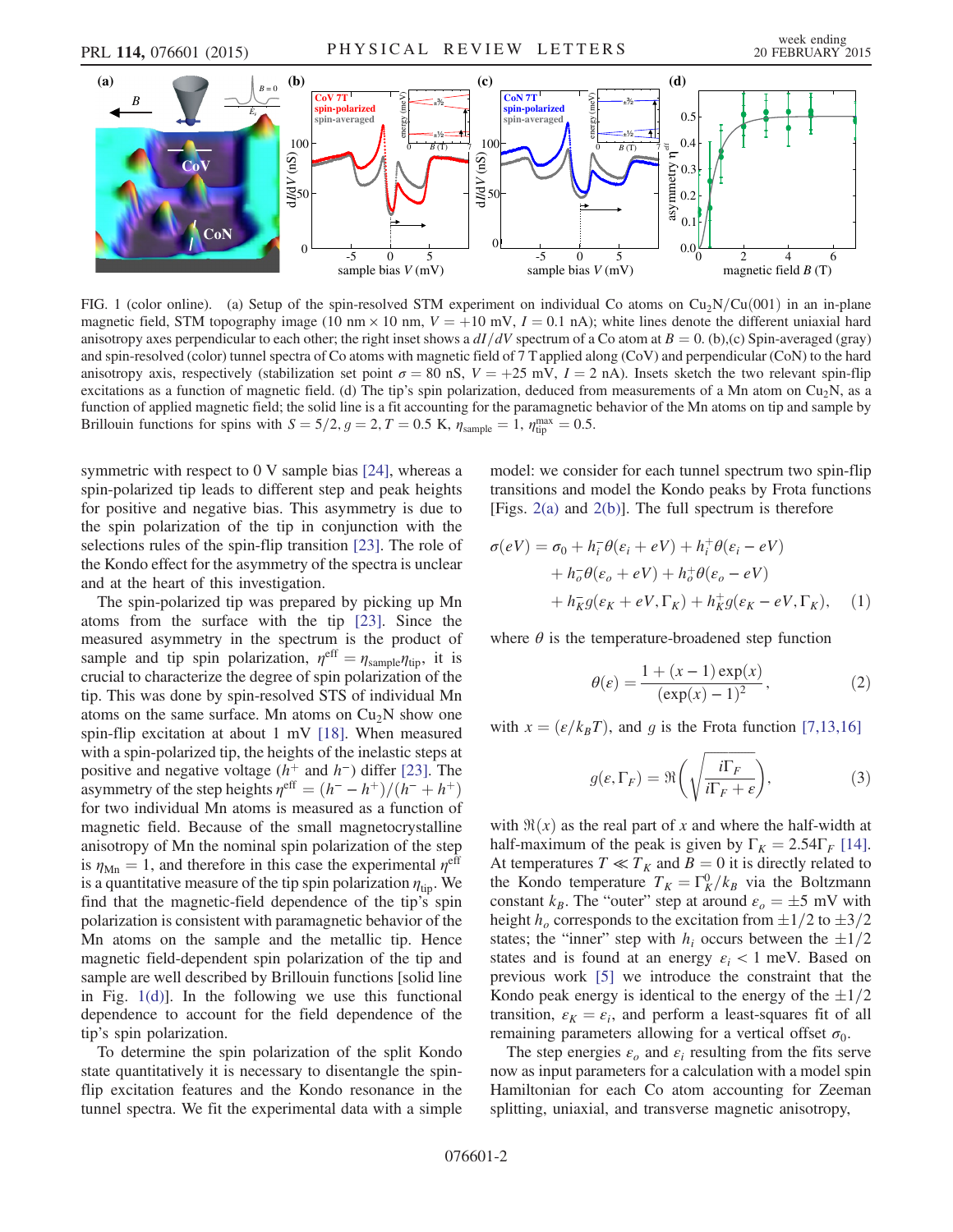<span id="page-2-0"></span>

FIG. 2 (color online). Decomposition of the  $dI/dV$  spectra into spin-flip excitation and Kondo related contributions. (a),(b) Experimental data (circles) measured on a CoV and a CoN atom at  $B = 5$  T (stabilization set point  $\sigma = 80$  nS,  $V = +25$  mV,  $I = 2$  nA). Upper solid line: best fit using the sum of an asymmetric double step function (dashed line) and two Frota functions (lower solid lines), according to Eq. [\(1\)](#page-1-1) of the main text. (c),(d) Energies  $\varepsilon_{i,o}$ , (e),(f) ratio of the intensities  $(h_i^+ + h_i^-)/(h_o^+ + h_o^-)$ , and (g),(h) effective asymmetries of the two steps at different magnetic field. Symbols are fits to the data [\[25\].](#page-4-11) Lines are calculated with the model spin Hamiltonian using  $D = 2.6 \pm 0.1$  (2.5  $\pm$  0.1) meV,  $E = 0.45 \pm 0.05$  $(0.40 \pm 0.05)$  meV, and  $g = 2.1 \pm 0.1$  (2.4  $\pm$  0.1) for the CoV (CoN) atom.

$$
\hat{H} = g\mu_B \vec{B} \hat{\mathbf{S}} + D\hat{S}_z^2 + E(\hat{S}_x^2 + \hat{S}_y^2). \tag{4}
$$

The curves in Figs.  $2(c)$  and  $2(d)$  show the magnetic field dependence of  $\varepsilon_o$  and  $\varepsilon_i$  for the derived values of the magnetic anisotropy parameters  $D$ ,  $E$  and the  $g$  factor (see caption Fig. [2](#page-2-0)). The curves in Figs.  $2(e)$ ,  $2(f)$  and  $2(g)$ ,  $2(h)$ are the calculated ratio between inner and outer step intensities and the effective step asymmetries for the CoV and CoN atoms, respectively. In our model  $\eta^{\text{eff}}$  is the product of the tip polarization and the polarization of the spin excitation calculated from the transition matrix elements for the spin Hamiltonian [\[26\]](#page-4-10). Whereas the measured step asymmetry  $\eta_o$  extracted from the spectra agrees well with the calculated effective asymmetry, the experimental values of  $\eta_i$  are slightly smaller than the calculated ones. This is possibly caused by a competition between spin-flip excitation and Kondo scattering not accounted for in the model. Nevertheless, considering the overall agreement between the fits to the tunnel spectra and the calculation, we conclude that we can capture well the contributions from inelastic spin-flip excitations with this simple model spin Hamiltonian, similar to previous work [\[5,17](#page-3-6)–21].

We now turn to our initial question about the spin polarization of the split Kondo peak. Figures [3\(a\)](#page-2-1) and [3\(b\)](#page-2-1) present the Kondo-related spectra, i.e., the difference between the original data and the spin-flip excitation contributions. It becomes apparent that the asymmetry at  $\pm \varepsilon_K$  is not only due to the polarization of the spin-flip excitation step, but that indeed there is a significant asymmetry of the Kondo peaks. We find that the peak

<span id="page-2-1"></span>

FIG. 3 (color online). The splitting and the polarization of the Kondo peak. (a),(b) Kondo-related experimental data (circles) and fit with two Frota functions (solid lines) for CoV and CoN (curves in magnetic field are shifted vertically for better visualization). Fit results for (c) the width  $\Gamma_K$ , (d) the peak height  $h_K$ , (e) the area  $\Gamma_K h_K$ , and (f) the experimental peak asymmetry  $\eta_K^{\text{eff}}$ plotted against the splitting energy  $\varepsilon_K$  [\[25\]](#page-4-11). The horizontal and vertical dashed lines in (c)–(f) mark the characteristic Kondo energy.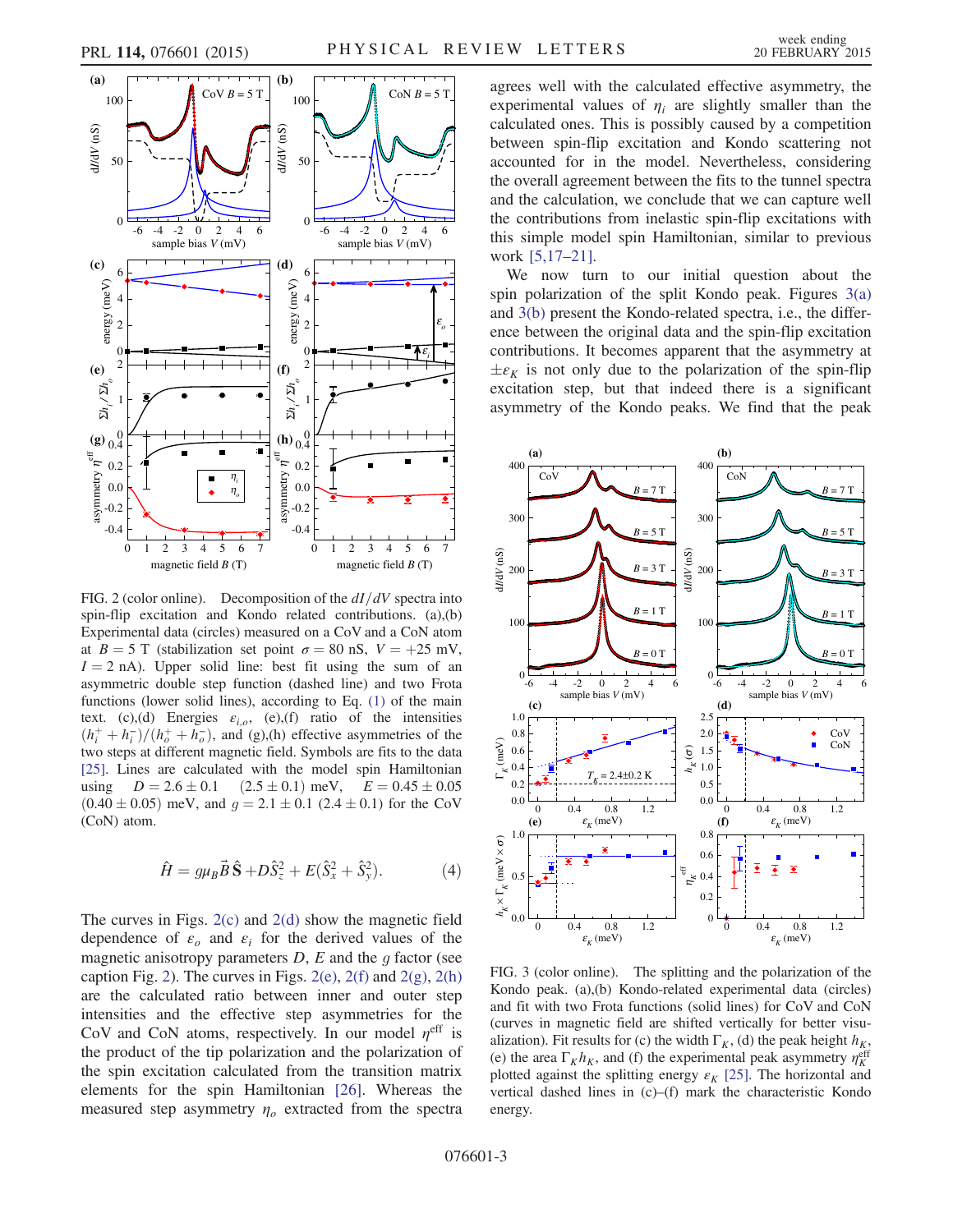width  $\Gamma_K$  increases, Fig. [3\(c\)](#page-2-1), and the peak height  $h_K$  drops, Fig. [3\(d\),](#page-2-1) with increasing magnetic field for both CoV and CoN, as expected from numerical renormalization group theory calculations [6–[8\]](#page-3-5). Interestingly, the behavior of the Co atoms seems to be related to the splitting energy as the data for CoV and CoN fall on top of each other when plotted versus the peak energy  $\varepsilon_K$  leading to a  $1/\varepsilon_K$ dependence of the peak height  $h_K$ . From the peak width at  $B = 0$  (Γ<sup>0</sup><sub>K</sub>) the Kondo temperature is extracted to  $T_K = 2.4 \pm 0.2$  K, which is equivalent to an energy of  $k_B T_K = 0.21$  meV. When the splitting exceeds this energy, we observe that the spectral weight, i.e., the area  $h_k \times \Gamma_K$ under the Kondo peak, settles at about twice the zero field value, and remains afterward constant irrespective of magnetic field up to 7 T [Fig.  $3(e)$ ]. Presumably, this stems from the lifting of the spin degeneracy of the Kondo singlet state at significant field.

In this regime, where  $\varepsilon_K > k_B T_K$ , our data suggest a linear dependence of  $\Gamma_K$  on  $\varepsilon_K$ , which leads to a surprisingly simple equation:

$$
\Gamma_K(\varepsilon_K) = (2 \pm 0.1)\Gamma_K^0 + (1 \pm 0.03)\frac{1}{\pi}\varepsilon_K, \qquad (5)
$$

where we associate the linear term to an increased scattering with bulk electrons which reduces the lifetime [\[23\]](#page-4-8). Figure [3\(f\)](#page-2-1) demonstrates that the effective polarization of the Kondo peak  $\eta_K^{\text{eff}}$  for both CoV and CoN stays constant and is close to 0.5, with a small systematic offset between the values for CoV and CoN.

Finally, in order to derive the spin polarization of the split Kondo peak  $\eta_K$ , we need to consider the spin-polarization of the tip ( $\eta_K = \eta_K^{\text{eff}}/\eta_{\text{tip}}$ ). Figure [4\(a\)](#page-3-8) shows the resulting spin-polarization of the split Kondo peak  $\eta_K$  and we find that it scatters around one. This key finding indicates that the Kondo feature is fully spin polarized, meaning that the peak at negative sample bias, i.e., occupied density of states, is entirely in the majority spin state and the peak at positive bias, i.e., unoccupied states, is entirely in the minority spin state. The implication for a tunnel spectroscopy experiment in an external magnetic field is illustrated in Fig. [4\(b\)](#page-3-8): when the tip polarization is 0, two Kondo peaks with equal height are measured, whereas a fully spinpolarized tip with  $\eta_{\text{tip}} = 1$  would lead to a single peak at  $-\varepsilon_K$ . We note that the average spin-polarization  $\eta_K$  for CoN exceeds the value of one with statistical significance. This might point out the limits of our analysis. It suggests a peak-dip structure in the spectrum, see the dashed line in Fig. [4\(b\),](#page-3-8) which might stem from a non-negligible ferromagnetic Kondo component in this high spin system [\[27\]](#page-4-12).

To conclude, our experiments show that the magnetic field-split Kondo state can be described by two independent fully spin-polarized peaks. For magnetic fields that exceed the characteristic Kondo energy, the width of the peaks increases linearly with the splitting energy, and together with a decreasing height this leads to a constant spectral

<span id="page-3-8"></span>

FIG. 4 (color online). (a) The spin polarization of the Kondo state  $\eta_K$  is approximately one for both CoV and CoN independent of  $\varepsilon_K$ . (b) Simulated spectra with  $\eta_K = 1$  and a magnetic field which splits the Kondo state by  $\varepsilon_K = 2\Gamma_K$  for different tip spin polarizations; gray is the sum of the majority and minority states, i.e., the experimentally measured spectrum. The dashed line in the lower panel shows the peak-dip structure expected for an apparent  $\eta_K = 1.2$ .

weight. These experimental results can serve as a reference for further theory studies of the spin-resolved behavior of the Kondo effect in an external magnetic field. In addition, the field-split Kondo state could be exploited to serve as a magnetic probe in transport measurements, similar to the fully spin-polarized magnetic field split superconducting state [\[28,29\].](#page-4-13) Experimentally, this could be realized, for example, by attaching a magnetic molecule that exhibits a Kondo resonance to the tip apex. The Kondo resonance would then act as an energy-dependent spin filter for quantitative spin-resolved STM measurements.

K. v. B. acknowledges financial support from the German research foundation (DFG Forschungsstipendium), S. L. from the Alexander von Humboldt foundation, A. J. H. and C. P. L. from the Office of Naval Research.

<span id="page-3-0"></span>[\\*](#page-0-0) m.ternes@fkf.mpg.de

- <span id="page-3-2"></span><span id="page-3-1"></span>[1] A.C. Hewson, *The Kondo Problem to Heavy Fermions* (Cambridge University Press, Cambridge, England, 1997).
- <span id="page-3-4"></span>[2] M. Pustilnik and L. Glazman, [J. Phys. Condens. Matter](http://dx.doi.org/10.1088/0953-8984/16/16/R01) 16, [R513 \(2004\).](http://dx.doi.org/10.1088/0953-8984/16/16/R01)
- <span id="page-3-3"></span>[3] M. Ternes, A. J. Heinrich, and W.-D. Schneider, [J. Phys.](http://dx.doi.org/10.1088/0953-8984/21/5/053001) [Condens. Matter](http://dx.doi.org/10.1088/0953-8984/21/5/053001) 21, 053001 (2009).
- <span id="page-3-6"></span>[4] C. H. L. Quay, J. Cumings, S. J. Gamble, R. dePicciotto, H. Kataura, and D. Goldhaber-Gordon, [Phys. Rev. B](http://dx.doi.org/10.1103/PhysRevB.76.245311) 76, [245311 \(2007\).](http://dx.doi.org/10.1103/PhysRevB.76.245311)
- <span id="page-3-5"></span>[5] A. F. Otte, M. Ternes, K. von Bergmann, S. Loth, H. Brune, C. P. Lutz, C. F. Hirjibehedin, and A. J. Heinrich, [Nat. Phys.](http://dx.doi.org/10.1038/nphys1072) 4[, 847 \(2008\).](http://dx.doi.org/10.1038/nphys1072)
- <span id="page-3-7"></span>[6] T. A. Costi, [Phys. Rev. Lett.](http://dx.doi.org/10.1103/PhysRevLett.85.1504) **85**, 1504 (2000).
- [7] R. Zitko, R. Peters, and T. Pruschke, [New J. Phys.](http://dx.doi.org/10.1088/1367-2630/11/5/053003) 11, [053003 \(2009\).](http://dx.doi.org/10.1088/1367-2630/11/5/053003)